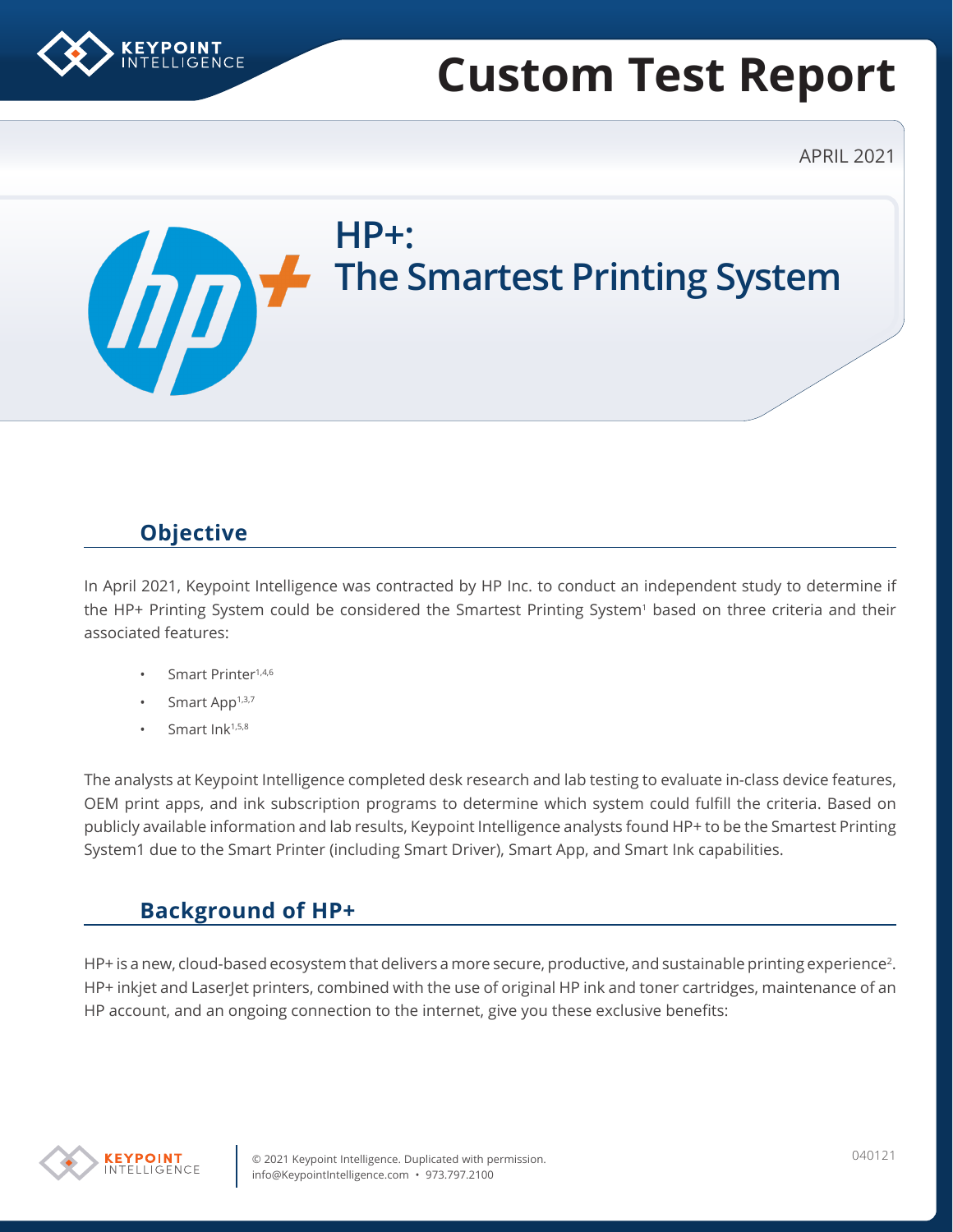- Six months of HP Instant Ink, a subscription service that ensures new Original HP ink or toner cartridges are delivered to your door before you ever run out. After 6 months, a monthly fee applies unless cancelled<sup>8</sup>.
- An additional year of HP hardware warranty for more peace of mind
- Cloud resiliency that automatically detects and fixes connectivity issues<sup>6</sup>
- Smart Security monitoring to help detect and prevent malware attacks<sup>7</sup>
- Native in-OS printing from virtually anywhere on any device<sup>7</sup>
- A new Private Pickup feature that prints documents only when user releases them at the printer<sup>4</sup>
- A new Smart Dashboard to help users manage their printer in one convenient place
- HP Smart Advance features such as advanced multi-item scanning, book scanning with auto-heal, and mobile fax for 2 years<sup>7</sup>
- Forest First prints—for every page you print, HP invests in the protection or management of forests<sup>9</sup>

To engage with HP+, a customer simply buys an HP+ printer or activates HP+ during printer setup. Users are also given the option to sign up for 6 months of Instant Ink within 7 days of setting up the printer. HP+ is not a subscription; it is a cloud-based printing solution embedded in select HP printers. There are no costs specifically associated with HP+ beyond the initial purchase of the printer<sup>8</sup>.

Combining these special class of devices with the HP Smart Driver, HP Smart App and the HP Instant Ink program, customer can interact with their printers in a more convenient, transparent way.

#### **Smart Printer**

HP+ printers feature several benefits for the consumer. Each device prints via the Smart Driver, which enables the user to print from virtually anywhere, on all the most used operating systems such as Windows, Android, iOS, macOS, and Chrome OS, with the same user experience7. Smart Driver can detect whether the user is on the same local network as the printer, and if not will route the print job through to the cloud automatically<sup>6</sup>. Print jobs arrive without issue, simplifying the process so the user does not need to intervene. Users can print documents with nearly any device and from virtually anywhere.

The HP+ devices also feature robust and unique security features<sup>4</sup>, offering protective enhancements often only seen in enterprise-class devices or with the purchase of additional software. The HP+ devices are built with cloud-based smart security management influenced by HP's JetAdvantage Security Manager solution<sup>11</sup>. HP+ printers with Smart Security detect and protect by helping to prevent potential malware attacks, keeping your information private and offering peace of mind. In addition, HP+ devices create a digital fingerprint between the device and the cloud, creating a true zero-trust environment. This means your connections are monitored and verified, significantly reducing the chance of security risks being left unchecked<sup>6,7</sup>.

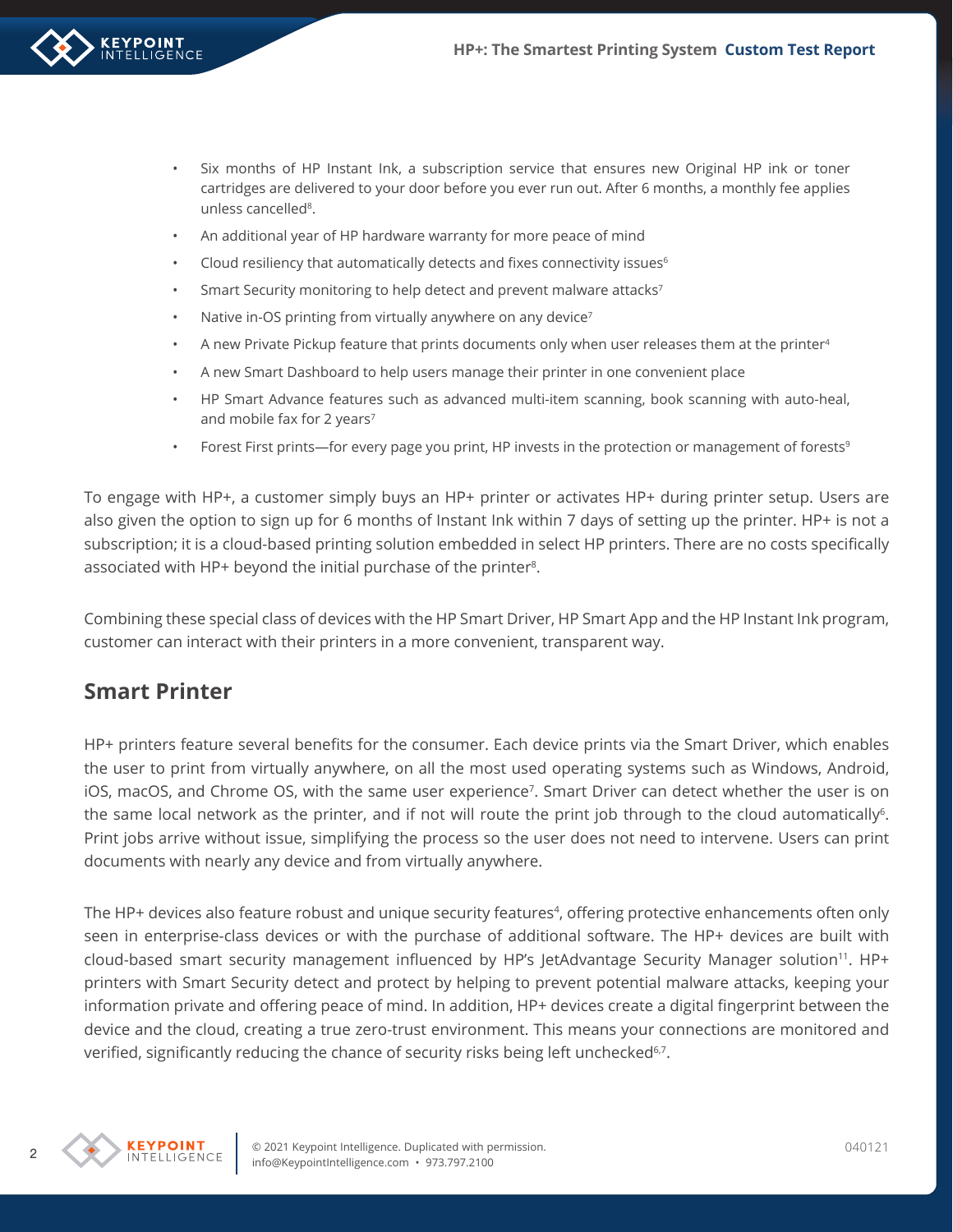

The security elements of HP+ devices are enhanced by features of the HP Smart App. HP+ devices can benefit from Private Pickup, a security feature that allows a printer to release a print job only when the user is physically next to the printer (as verified by the proximity of their mobile device). Users submit jobs to an HP+ smart printer, at which point the job is securely stored in the HP+ cloud until release. With Bluetooth functionality enabled on the chosen device (desktop or mobile), users will be able to release the job as they approach the printer. Private Pickup is not only beneficial to keep print jobs secure, but also helps reduce touchpoints on shared machines which is more relevant than ever<sup>4</sup>.

# **Smart App**

HP Smart App is a feature-rich and easy-to-use app that allows users to print and scan from their phones, tablets, laptops, and desktops. The user interface is intuitively organized with a convenient tile format, allowing users to customize the app so that their most used features appear within seconds. Even more customization is made possible through HP Shortcuts, a feature which allows users to save unique workflows as one-touch buttons so they can automate tasks like scanning an expense report, printing a copy for their records, or emailing a copy to finance with one-touch. Shortcuts also work with Google Drive, Dropbox, and more to make it quick and easy to get your documents to the right place or person.

The scanning features of the HP Smart App are exceptional, offering no limit on scanned images. The camera scanning automatically smooths, crops, and flattens scans so they are clean and professional before being saved or shared. The HP Smart App is free, and HP+ program participants receive 2 years of upgraded features in the app—HP Smart Advance. HP Smart Advance includes advanced scanning features such as multi-item scan, book scan with auto-heal and save as text file scanning. Mobile Fax is also included which allows documents to be sent securely to a fax number from a user's phone.

HP Smart also offers insightful feedback to the user about the print device's status, not only providing at-a-glance consumable status levels on the home screen but also quick and accurate feedback on paper levels, offline status, open printer doors, and more<sup>3,7</sup>.

## **Smart Ink**

HP Instant Ink is a subscription ink and toner service which ensures users are not caught off guard by empty cartridges. Users can enroll in Instant Ink plans based on the number of pages they print, not the amount of ink or toner used. Replacement cartridges are sent only when your printer tells HP you need more ink or toner, so your cartridges are delivered before you need them, not monthly<sup>8</sup>. Plans can be changed at any time to accommodate your printing needs. HP Instant Ink offers a variety of plan options, so users can find the right plan level for them. Plus, there is no contract or annual fee.

In addition, HP Instant Ink offers a very generous rollover plan. For ink subscribers, users can roll up to three times the number of pages in a user's monthly plan. For example, on the 50-page plan, users can roll up to a

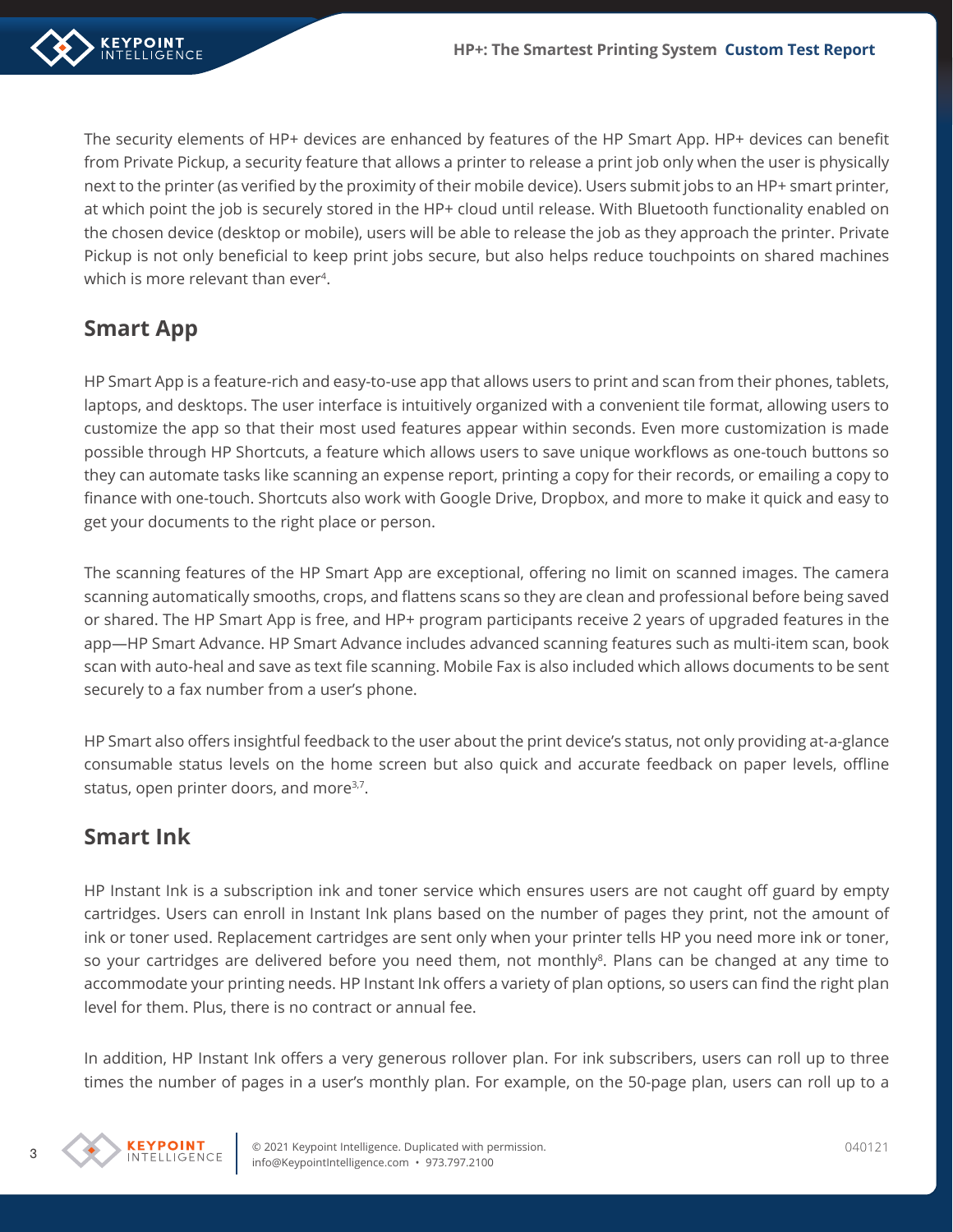

total of 150 pages. For toner subscribers, users can roll up to two times the number of pages in a monthly plan. If a user ever goes over their allotted print volume, they automatically purchase sets for \$1.00 USD (pages per set vary by plan and by supply). The Instant Ink program is available for a wide range of HP and HP+ devices in 35 countries.

Instant Ink also reinforces HP's ongoing commitment to sustainability by offering prepaid postage of empty cartridges. (Note that used cartridges must be returned as stipulated in the program.) Returned cartridges will be recycled by HP Planet Partners program<sup>10</sup>.

With HP+ printers, Instant Ink is included for 6 months upon enrollment<sup>8</sup>. After 6 months, monthly fee applies unless cancelled.

## **Methodology & Findings**

#### **Smart Printer**

For the Smart Printer criteria, Keypoint Intelligence examined publicly available materials, such as OEM device landing pages, OEM marketing collateral, brochures, and datasheets, and conducted web searches for mentions of terms that imply a resilient print path to overcome local network print failures like "failover", "fail safe", or "self-healing" printing. The same sources were searched for unique security features that could compare to HP's robust security features like "zero trust", "digital fingerprint", "whitelisting", "secure BIOS", "BIOS check", and "secure boot". For comparative in-class devices, analysts were unable to find non-HP devices that mentioned these terms. Note that some competitive devices do claim to support Microsoft Universal Print, a Microsoft Office 365 feature compatible with Microsoft Windows 10 environments, but none indicated that the printers were compatible with a zero-trust network environment.

To support the unique proposition of Private Pickup, technicians conducted hands-on testing in the lab to ascertain what sort of secure release options may be available and comparable to Private Pickup in competing OEMs' consumer-level free mobile print apps. Keypoint Intelligence technicians could not find any secure print release features akin to HP Private Pickup in those publicly available apps<sup>4</sup>.

#### **Smart App**

To support the claim that the HP Smart App contributes to HP+ being the Smartest Printing System, analysts referenced an April 2021 lab test in which Keypoint Intelligence was commissioned by HP to conduct an evaluation of the HP Smart App versus the top OEM print apps for the majority of inkjet/laser printers and all-in ones for home environments and office use<sup>3</sup>. The competitive set for this study included Brother iPrint&Scan, Canon PRINT, Epson iPrint from Android and iOS platforms, and Windows and macOS. Keypoint Intelligence

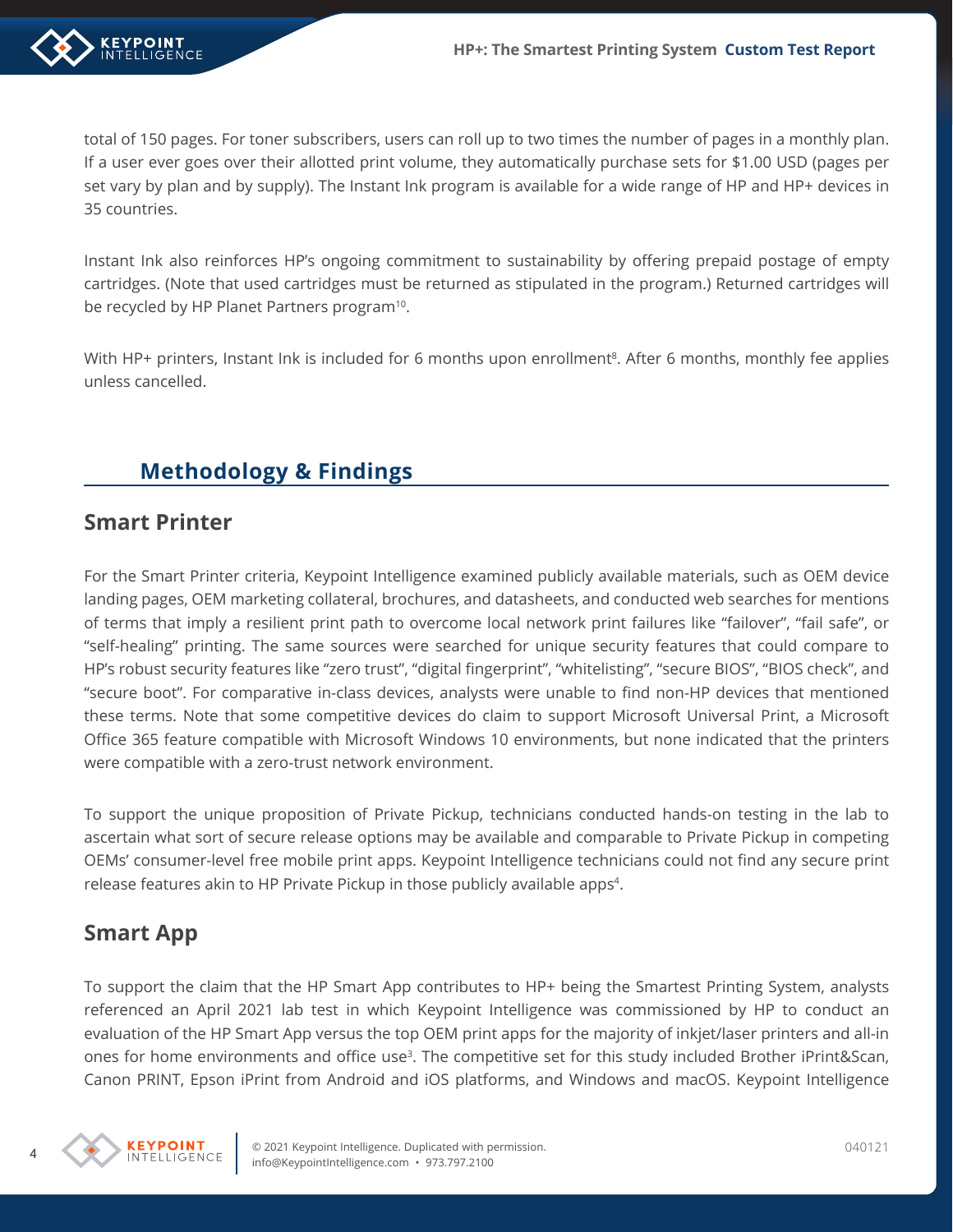

technicians downloaded the most recent versions of each OEM print app available for iOS, Android, Windows, and macOS desktop platforms to be tested across their respective devices. Though HP and Brother are the only vendors to provide their apps for Windows and Mac desktops, both platforms were also tested. HP Smart, Brother iPrint&Scan, Canon PRINT, and Epson iPrint were tested using the HP LaserJet Pro M428fdw, Brother MFCL3770CDW, Canon imageCLASS MF445dw, and Epson WorkForce Pro WF-4740, respectively.

Analysts noted each available step, function, and option the apps offered during installation and key processes like print, scan, fax, copy, and even photo editing, paying special attention to the usability of each app and how intuitively the workflows progressed. The ability to customize was detailed as analysts explored each workflow, as were any errors or hindrances experienced. Prompts or shortcuts to access connectors to file sync-and-share sites like Dropbox, or social media sites such as Facebook, were recorded. Lastly, analysts examined the ability of the apps to provide users with remote feedback and device status alerts for supply levels and misfeeds, among others.

Keypoint Intelligence analysts found the HP Smart App an intuitive and flexible choice for workflows like printing and scanning. While all the apps offer a good feature set and are relatively easy to use, the HP Smart App was found to offer a stronger feature set and even better usability. The result was that HP Smart App was the best in-class print app versus the competitors in this test<sup>3</sup>.

### **Smart Ink**

To compare OEM subscription ink services, the analysts at KPI completed reviews of publicly available information on HP Instant Ink, Epson Readyprint Flex and the Canon Pixma Print Plan. The only programs in scope were supplies-based, thus programs like Epson ReadyPrint EcoTank and Brother EcoPro were not included in the analysis. The programs were evaluated on three criteria: potential savings claims, number of devices in scope, and number of countries in scope.

HP Instant Ink is a subscription ink and/or toner service that offers seven different tiered plans, starting at 15 pages a month and scaling up to 1,500 pages a month. HP Instant Ink has several associated savings claims, with third party verification. HP Instant Ink can save users up to 50% on Original HP Ink in Australia, Canada, New Zealand, and the United States<sup>5</sup> and up to 70% in the following 31 countries: Austria, Belgium, Bulgaria, Croatia, Cyprus, Czech Republic, Denmark, Estonia, Finland, France, Germany, Greece, Hungary, Ireland, Israel, Italy, Latvia, Lithuania, Luxembourg, Malta, Netherlands, Norway, Poland, Portugal, Romania, Spain, Slovakia, Slovenia, Sweden, Switzerland, and the United Kingdom5.

HP Instant Ink, which is the name of the HP supplies replenishment program for both Original HP Ink and Toner, can save users up to 50% on HP Toner in Australia, Austria, Belgium, Bulgaria, Canada, Croatia, Cyprus, Czech Republic, Denmark, Estonia, Finland, France, Germany, Greece, Hungary, Ireland, Israel, Italy, Latvia, Lithuania, Luxembourg, Malta, Netherlands, New Zealand, Norway, Poland, Portugal, Romania, Slovakia, Slovenia, Spain, Sweden, Switzerland, UK, and the United States<sup>5</sup>. To make this claim, Keypoint Intelligence used country-specific

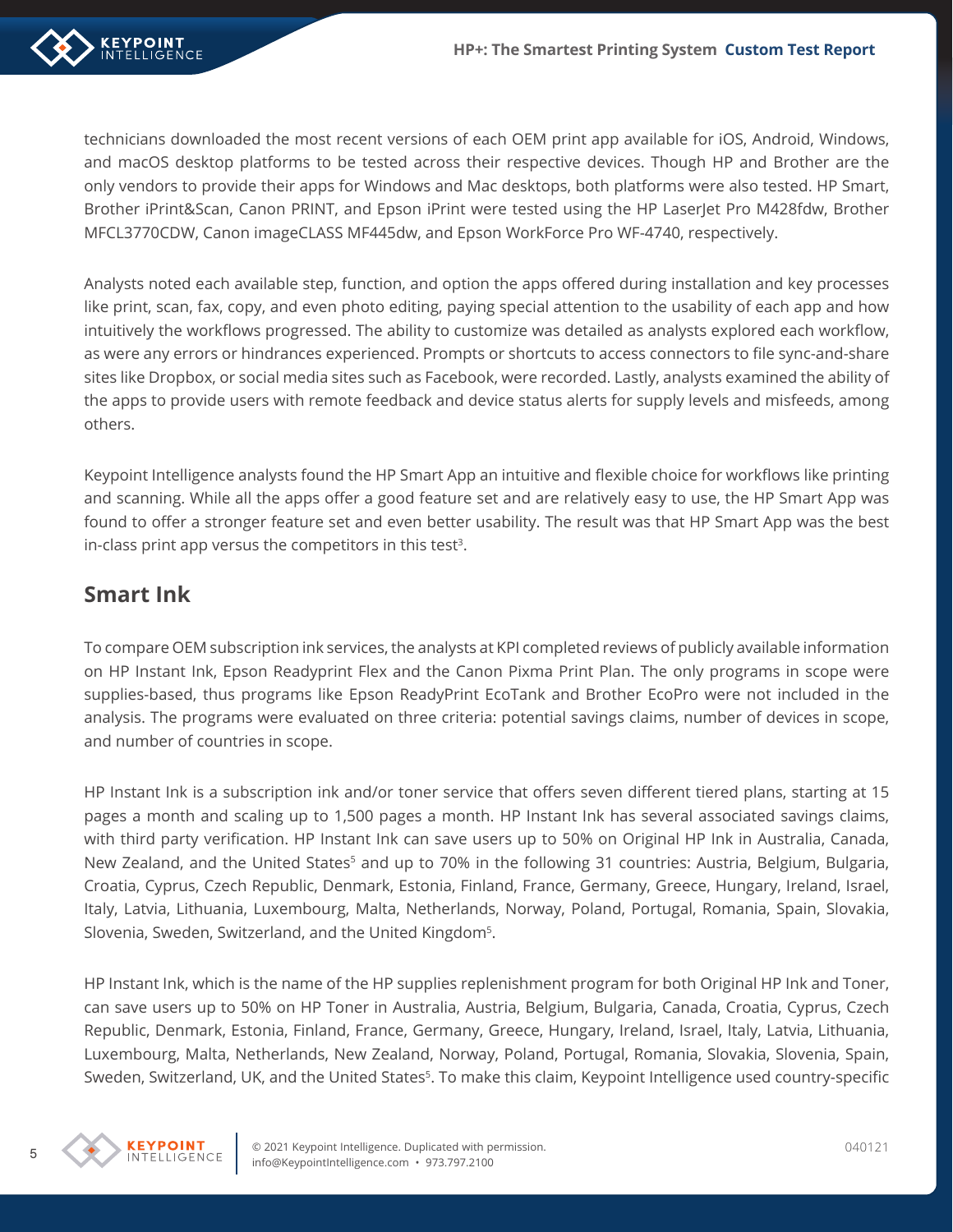

market share provided by IDC and sourced local pricing for cartridges in each region with frequent updates to ensure pricing stays consistent with current trends<sup>5</sup>. HP Instant Ink is available for a wide range of HP and HP+ printers worldwide, including over 80 in North America and over 80 in the UK as well.

Epson ReadyPrint Flex is a subscription ink service that offers five different tiered plans, starting at 30 pages a month and scaling up to 500 pages a month. Users can modify and change between the print plans at any time. Users are permitted to roll over unused pages for 2 months. If additional print is needed beyond the users print plan, each additional page is priced at £0.10. There is a savings claim that ReadyPrint Flex can save up 70% on ink costs. Per Epson, this claim is calculated on subscription cost of printing the maximum pages within the relevant plan, compared to the average cost to print the same number of pages (A4 prints of ISO/IEC 24711) with the genuine consumables used in the 50 best-selling consumer printers (according to GfK Inkjet Printing Devices and Inkjet Printing Cartridges Point of Sale panel market data for Germany, France, UK, Spain, and Italy April 19-March 2020<sup>12</sup>). Cost per page calculated with reference to the average printing costs for these top 50 models, calculated by dividing the relevant cartridge sales revenue and total yield by unit sales (according to GfK Inkjet Printing Cartridges Point of Sale panel market data for Germany, France, UK, Spain, and Italy April 19-March 202013). ReadyPrint Flex is available in 10 countries: Austria, Belgium, France, Germany, Ireland, Italy, Netherlands, Spain, Switzerland, and the UK. ReadyPrint Flex works with Expression Home or WorkForce printers, a total of 15 devices<sup>12</sup>.

Canon's PIXMA Print Plan is a relatively new service available only for select PIXMA printers. Billing is based on the plan customers choose. Customers decide which plan is right based on the number of pages they print, starting at a 30 page per month plan and scaling up to 200 pages per month, as well as a "pay as you print" plan. Each plan includes 100 free pages after enrollment. There are four PIXMA Print Plans. This plan is currently available exclusively in the US and for two devices, the PIXMA TS6420 and the PIXMA TR702013.

#### **OUR TAKE**

HP+ printers can be considered Smart Printers as they are the only printers in class that promise each of the following according to Keypoint Intelligence's research: self-healing printing to ensure print jobs arrive, support for zero-trust environments, the most security features, and support for a robust consumables subscription service. HP+ printers and HP Smart App also enable Private Pickup, a feature that enable secure pull printing for free with the HP+ system. The HP Smart App was thoroughly tested in KPI's lab and was found to have the easiest user interface, great customizable features, and robust scan and print options that set it apart from the competition and contribute to HP+ being the Smartest Printing System. Lastly, HP Instant Ink has the most robust savings claim, as well as the greatest scope in both country availability and device eligibility. Considering the wins across all three criteria: Smart Printer, Smart App, and Smart Ink, Keypoint Intelligence finds that HP can claim that HP+ is the Smartest Printing System available in its class.

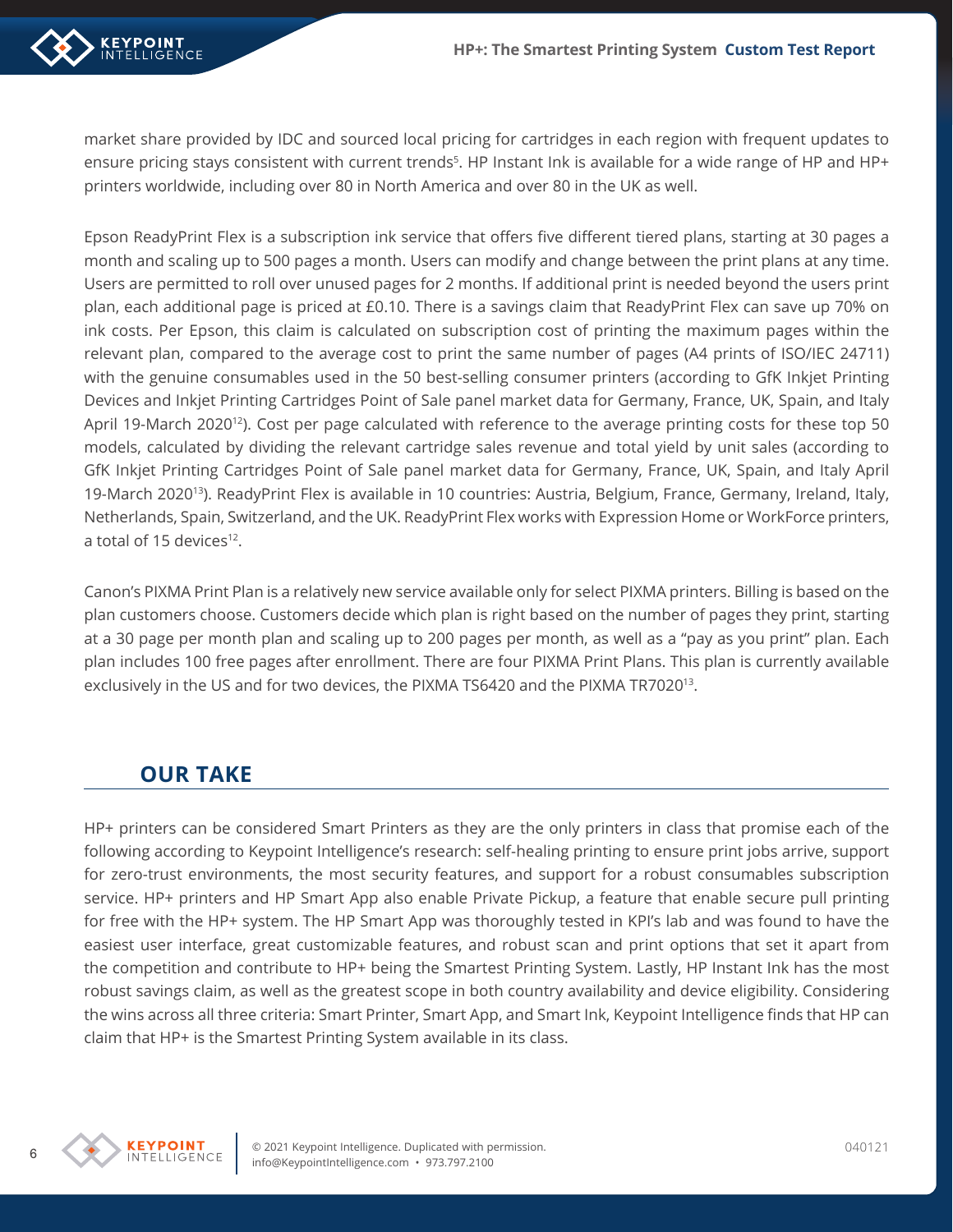

#### **Footnotes**

1Compared to the majority of competing in-class, A4 cartridge-based networked inkjet MFPs <\$488USD and <€300 and monochrome laser printers <\$149 USD and <€150 and MFPs <\$199 USD and <€210. Print system defined as OEM printer used with only same-brand OEM cartridges. Criteria for the smartest printing system includes specific Wi-Fi connection resiliency features and security features, cloud-connected capabilities, features and scale of supplies subscription services and OEM print app functionality. Keypoint Intelligence April 2021 study commissioned by HP, based on research of OEM published information publicly available as of 3/24/2021. Market share as reported by IDC Q4 2020 Quarterly Hardcopy Peripherals Tracker - Final Historical for North America and EMEA. For details, see [www.keypointintelligence.com/HPPlusSmartest](http://www.keypointintelligence.com/HPPlusSmartest)

2HP+ smarter printing system: Utilizing technology in the HP+ system and compared to HP standard consumer printers without HP+. HP+ printers are ready when you are with improved connectivity utilizing Smart Driver and Print/Scan Doctor technology, more secure with Smart Security technology, more productive through HP Smart Advance features included for 2 years, and more sustainable by enabling Forest First printing and net-zero deforestation prints.

<sup>3</sup> For details, see [www.keypointintelligence.com/HPSmartApp](http://www.keypointintelligence.com/HPSmartApp)

<sup>4</sup>The HP DeskJet 2700/4100 printers do not offer cloud redundancy for print and all security features. Private Pickup uses geofencing instead of Bluetooth technology.

5For details, see [www.keypointintelligence.com/HPInstantInk](file:///C:\Users\vranas\AppData\Local\Microsoft\Windows\INetCache\Content.Outlook\RDJ39U64\www.keypointintelligence.com\HPInstantInk), [www.keypointintelligence.com/HPInstantInkROW](http://www.keypointintelligence.com/HPInstantInkROW), [www.](http://www.keypointintelligence.com/HPTonerService) [keypointintelligence.com/HPTonerService](http://www.keypointintelligence.com/HPTonerService), [www.keypointintelligence.com/HPTonerServiceROW](http://www.keypointintelligence.com/HPTonerServiceROW)

<sup>6</sup>Smart Printer: Improved printer connectivity utilizing Smart Driver and Print/Scan Doctor technology in the HP+ system, versus HP consumer printers without HP+.

7HP Smart App: Requires the HP Smart App download. For details on local printing requirements see [www.hp.com/go/](http://www.hp.com/go/mobileprinting) [mobileprinting](http://www.hp.com/go/mobileprinting). Certain features/software are available in English language only and differ between desktop and mobile applications. Subscription may be required. Subscription may not be available in all countries. See details at [www.hpinstantink.](http://www.hpinstantink.com/) [com](http://www.hpinstantink.com/). Internet access required and must be purchased separately. HP account required for full functionality. List of supported operating systems available in app stores. Fax capabilities are for sending a fax only. After 24 months, monthly fee applies to continue advanced features with HP Smart Advance. HP Smart Advance is not available in all countries. For more information, see [www.hpsmart.com](http://www.hpsmart.com/smart-advance)

<sup>8</sup>Six months of Instant Ink: Instant Ink sign up required. Instant Ink not available in all countries. Subject to monthly page limit of plan selected. Must complete Instant Ink signup within 7 days of setting up the printer with the HP-recommended setup process as indicated in the instructions that came with your printer. Unless service is cancelled within the promotional period online at [www.hpinstantink.com](http://www.hpinstantink.com/), a monthly service fee, based on the plan chosen, plus tax and overage fees will be charged to your credit/debit card. Customer will be charged for any overage fees and applicable taxes at the end of each month in the promotional period. Use of in-box ink or toner cartridge is included in period of offer. One offer redeemable per printer. Included months offer with Instant Ink subject to change after 10/31/2021. Offer cannot be redeemed for cash. Setup Offer may be combined with other offers; see terms and conditions of the other offer for more details. Requires a valid credit/debit card, an email address, and Internet connection to printer. See additional offer information available during online signup process. For service details, see [www.hpinstantink.com](http://www.hpinstantink.com/)

<sup>9</sup>Forest First printing: With HP+, every print - regardless of paper brand – is addressed through HP's Forest Positive Framework to counteract risks of deforestation. HP brand paper is sourced only from certified responsibly managed forests or from recycled content. For other brands of paper, HP invests in restoration, protection, or in working forests recovery projects in key regions, for instance Brazil, sufficient to balance any paper used by HP+ customers that may not have been responsibly sourced. Read more about projects and our partners at [www.hp.com/forestfirst](file:///C:\Users\vranas\AppData\Local\Microsoft\Windows\INetCache\Content.Outlook\RDJ39U64\www.hp.com\forestfirst)

<sup>10</sup>Cartridge recycling: Through the HP Planet Partners program (where available), recycled plastics are used as raw material and combined with other materials to help make new Original HP cartridges and other everyday products. For details, see [www.](http://www.hp.com/hprecycle) [hp.com/hprecycle](http://www.hp.com/hprecycle)



© 2021 Keypoint Intelligence. Duplicated with permission. 040121 info@KeypointIntelligence.com • 973.797.2100